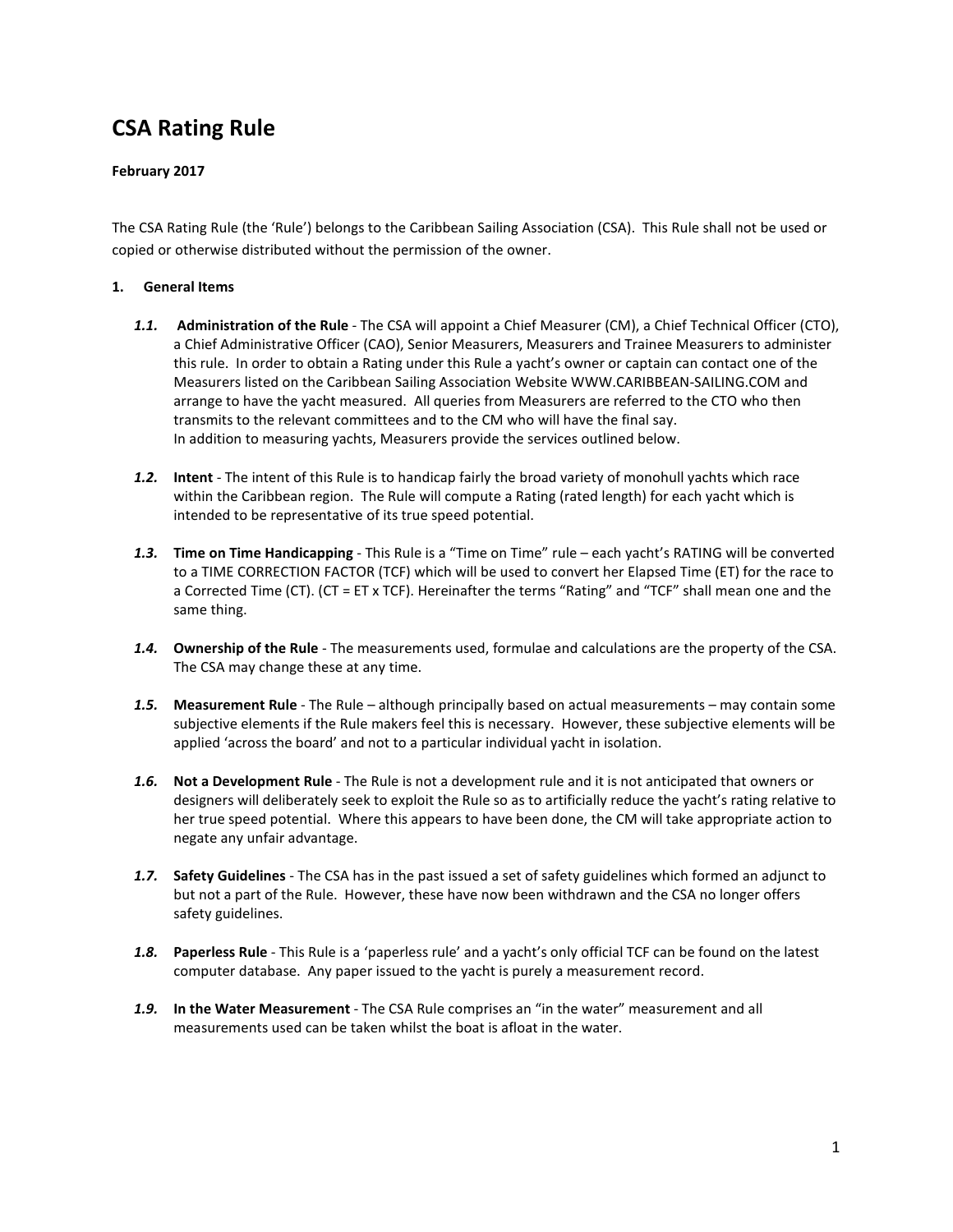#### **2. Regatta Rules**

- *2.1.* **Official Regatta Measurers** Any regatta using the CSA Rule may, in consultation with the CSA CM, appoint and bear the cost of a CSA Measurer as Regatta Measurer (RM) whose duties shall include:
	- a) Advise the Organising Authority and Race Committee on class assignment.
	- b) Review ratings of all entered boats and notify the owner, organisers and the Protest Committee of any errors found.
	- c) Be the "authority responsible" referred to in RRS 64.3 and perform any services required under that RRS from such an authority, provided that the CM has issued the necessary permission for the Regatta Measurer to perform this role.
	- d) Correct errors found as permitted under the CSA Rule and as agreed by the Protest Committee.
	- e) Prepare and submit a detailed Measurer's Report on the regatta.
	- f) Any other duties requested by the Organisers that are appropriate to be done by a Regatta Measurer.

 When the CTO and RM are the same person, he will refer to a committee comprised of Senior Measurers and the CM.

## *2.2.* **Correcting Ratings during Regatta** – *Technical Errors*

When the Regatta Measurer is satisfied that there is a *technical* error (i.e. typographical, calculation, measuring error, incorrect TCF /sail combination, etc.) in a boat's current Rating at any time during the regatta, the RM shall notify the relevant authorities including the Protest Committee. If the Protest Committee is satisfied that the Rating is in error, the RM shall make the necessary corrections and the scoring shall be adjusted to the new TCF for all races in the regatta including those already sailed.

#### *2.3.* **Rating Protest**

When a Rating protest is submitted to the Protest Committee, that committee will be responsible to ensure that both the protesting and the protested yachts deposit measurement fees as described under CSA Rule 3.1 (see below). RRS 64.3(e) shall be used to determine which party will pay any measurement fees incurred and which party shall have the measurement fee refunded.

If, as result of a protest on rating, or as a requirement from the Race Committee a yacht is re-measured to confirm her rating handicap, the following tolerances to confirm her TCF shall apply –

- If the protest is solely in relation to the use of incorrect sails, then only the sails need to be measured. If, as a result of this measurement, the TCF of the yacht changes by 'more' than +/- 0.001 then the protest is considered to be upheld and the yacht's TCF will be adjusted accordingly.
- If the protest is of a more general nature and the entire yacht requires re-measurement then the protest shall be considered to be upheld if the yacht's TCF differs by 'more' than +/- 0.003 from the current TCF and the database will record the new Rating.

#### *2.4.* **The Chief Measurer is the final authority for interpretation of this Rule.**

In resolving disputes the CM will be guided by the intention of the Rule (to provide a fair TCF as stated in Rule A1.2 above) rather than by the precise wording of any clause or statement. This authority can be delegated to a Regatta Measurer or other Senior Measurer if necessary.

## *2.5.* **Un-measurable Yachts**

If a yacht, arriving at a regatta to race, cannot be given a measurement rating because of some abnormality in its dimensions which results in the calculated rating being inapplicable, or which has essential equipment which is not allowed under the Rule, the matter shall be referred to the Regatta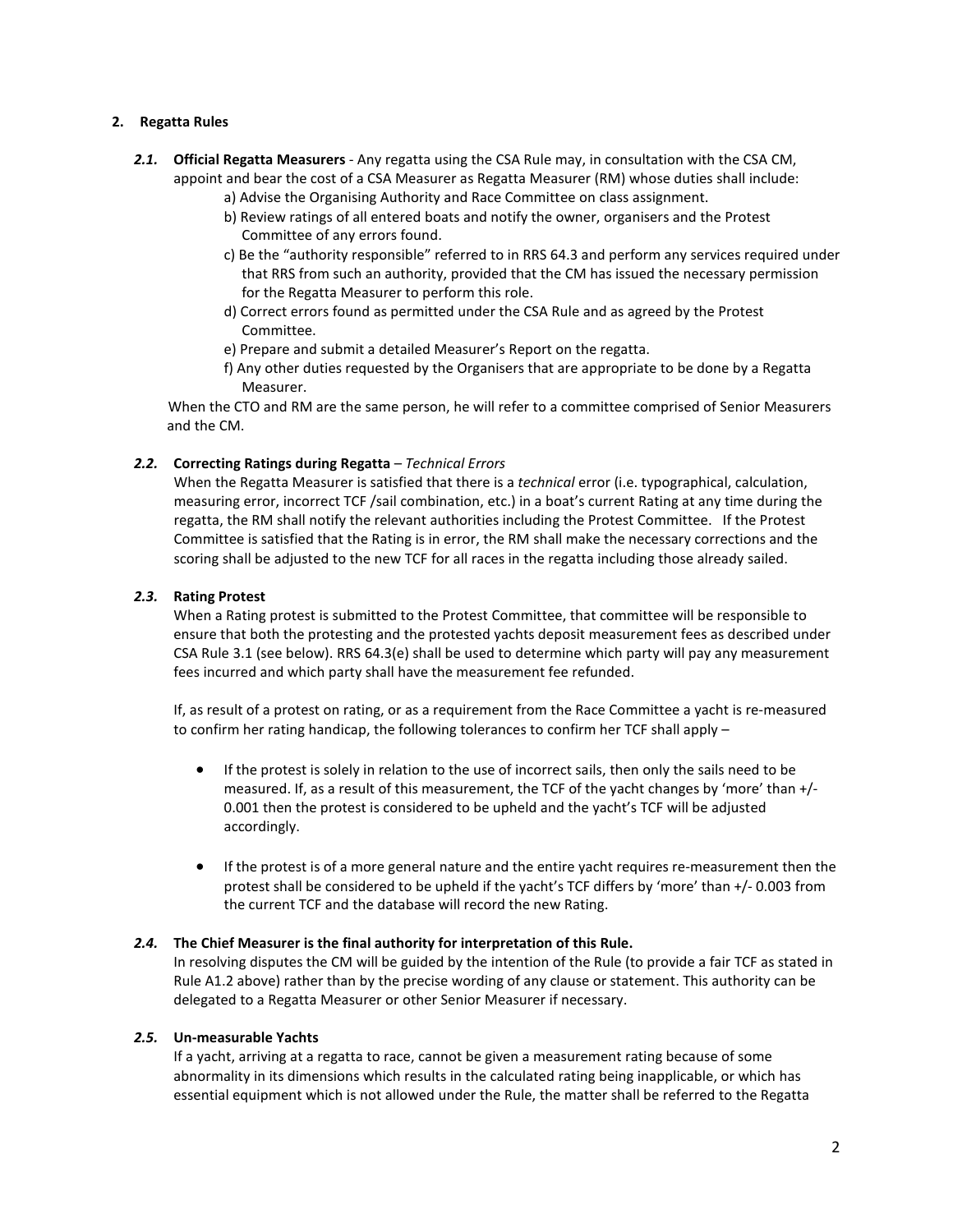Measurer (if there is no Regatta Measurer this shall be referred to the Chief Technical Officer). The RM/CTO shall use his best efforts to arrive at a fair rating for the yacht and may suggest to the Regatta Organiser that this yacht be given a provisional rating (for this regatta only) to allow it to race. The RM/CTO shall have the authority to alter the Rating of the yacht during the regatta if, in his subsequent opinion, the initial Rating allocated does not truly represent the speed of the yacht.

## *2.6.* **Standard Hull Dimensions**

Some common classes (e.g. J27, J29, Melges 24, 40.7) may be given standarised hull and rig dimensions which are recorded in the database as an average of many measurements for that particular type of yacht. In this case, only the sails, factors, and miscellaneous information need to be recorded uniquely in the database, the hull and rig dimensions being the standards. If the Measurer suspects that the boat may not be a substantially standard production version (for example if it has been modified, or stripped out, etc.), he shall measure the boat in the normal way and it will race with the TCF for that specific yacht rather than the TCF assigned to the class.

The CM shall determine which designs may have standard measurements. The CM's approval is required for all boats with standard dimensions. From time to time the standard measurements may be modified as more information is collected.

# *2.7.* **One Design Class Rating**

Certain classes may be designated as "one-design" and each yacht in the class can be given the same CSA Rating after it is determined that the yacht is 'Class Legal' by a Measurer who is qualified to determine this for that class of yacht. The CM shall determine which Measurers can issue one-design certificates and the TCF for each one-design class.

## *2.8.* **Minimum Dimensions**

Regatta Organisers have the right to stipulate minimum sizes of yacht which will be accepted into the class and regatta as a whole. Establishment and control of these minimums is outside the scope of this Rule.

## **3. Yacht Owners Rules**

A CSA Measurer shall advise on preparing the yacht to be measured, advise on how to obtain an optimal rating, measure the yacht and enter the data into the rating program. This program will compute the Rating of the yacht and also compute several TCFs for varying sail combinations. The Measurer shall charge a fee for this service.

## *3.1.* **Fees**

The measurement fee is made up of two parts: (a) a fee for the administration of the Rule and, (b) a fee to reimburse the Measurer for the service provided. These fees are charged based on the overall length of the yacht. Fees will be collected as specified by the CSA from time to time and may be collected by the individual Measurer who measurers the yacht and who will pass on the administrative portion of the fee to the CSA.

## **Fees, for year 2017**

**Complete measurement** (a) US \$2.00 per foot plus (b) US \$5.00 per foot.

**Partial measurement** (a) US \$2.00 per foot plus (b) Measurer's hourly rate.

**Annual Update** involving no measurement (a) US \$2.00 per foot plus (b) US \$25 flat rate.

Each Measurer's hourly rate may differ according to which island he/she is based in. Typically, a charge of US \$1.00 per foot is charged for a small deck or sail measurement.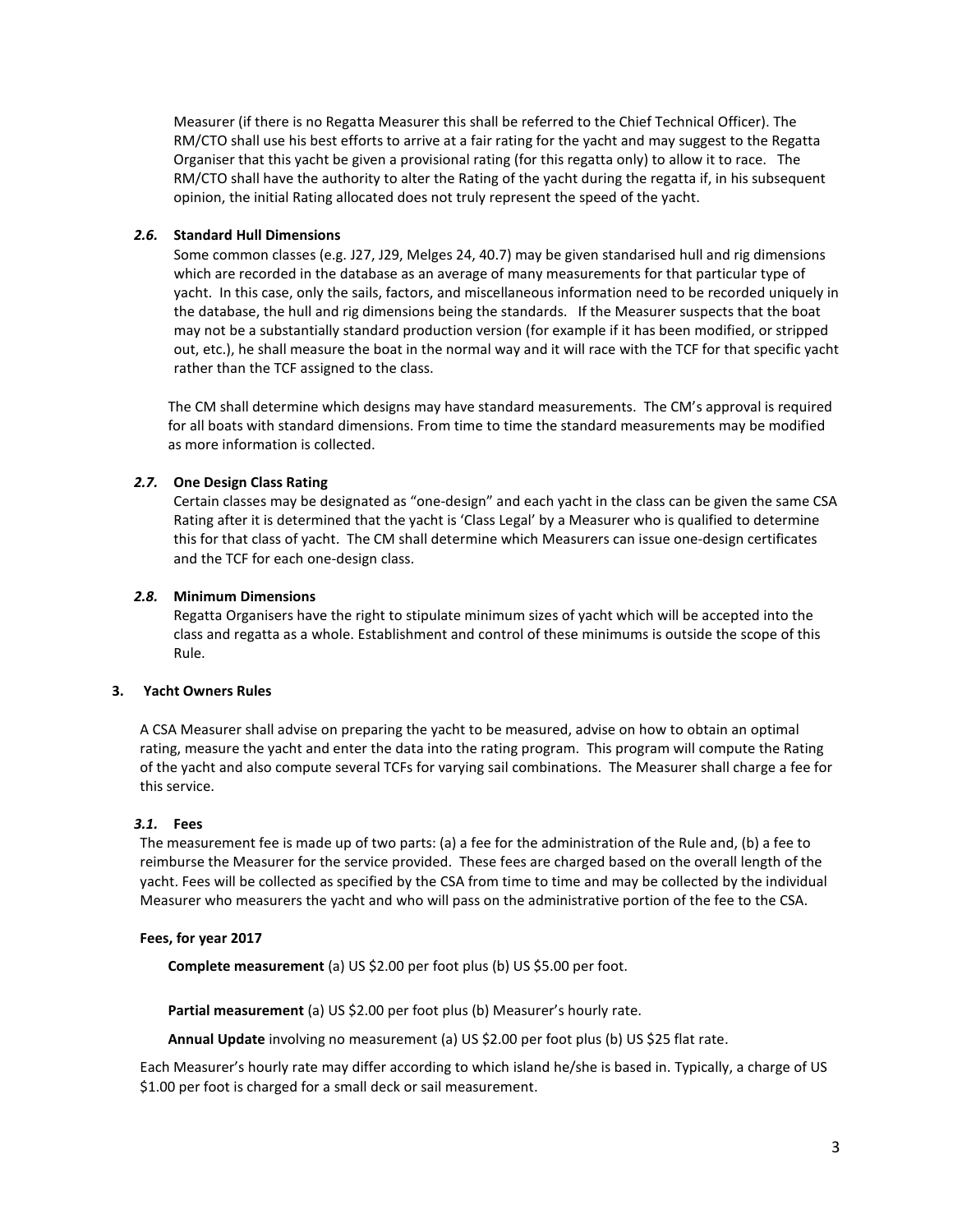#### *3.2.* **Ratings**

The measurements taken for the yacht shall be entered in the CSA Rating Program. The TCF shown by this software is the current Rating for the yacht. The Rating Program provides up to eight TCFs per certificate. A yacht may only have one current Certificate. This Database is accessible to all Measurers, Regatta Organisers and authorized third parties through an access portal.

#### *3.3.* **Rating and Measurement Validation**

- *3.3.1.* **Ratings are valid** for one complete calendar year Jan/01 Dec/31. (Note Yachts which carry out a first measurement or a change update after 01/Dec of any year will consider to have been measured/certified in the next full calendar year, unless this Rating becomes invalid as indicated below.)
- *3.3.2.* **Measurements are valid** for five calendar years from first measurement including the year of measurement - unless they become invalid as detailed in Rule 3.3.3 below. Invalid measurements result in an invalid Rating.

#### *3.3.3.* **Measurements become invalid when** –

The boat is sold to a new owner. Five calendar years elapse, including the year of first measurement. The boat is significantly modified since last measured. The boat acquires new sails. If the CM or CTO determines that a Rating is invalid. If the Rating Rule is changed to require different measurements or different ways of measuring.

*3.3.4.* **Re-validation** - When a Rating becomes invalid the owner or agent shall request a re-measurement of the yacht. When requested to do this a Measurer shall carry out such checks or re-measurement as necessary and shall update the database as appropriate.

## *3.4.* **Updating Ratings**

When asked to update a Rating a Measurer shall carry out whatever checks – up to and including a full re-measurement – that he/she thinks are appropriate to comply with Rule 1.2. There is an obligation on the yacht's owner/captain to point out any modifications made or other reason why the boat's Rating should not be automatically updated. Deliberate failure to do so may result in the yacht's Rating being invalidated by the CM.

A yacht's certificate may be updated at any time to accommodate changes made to the yacht, but its Rating shall not be updated more than three times in a calendar year without approval from the CTO.

## *3.5.* **Rating Changes Prior to an Event**

There are several alternate TCFs (for different sail combinations) for each Rated yacht. A yacht may elect to race with any one of these TCFs, but must declare which TCF/sail combination it intends to use by the deadline set by the Regatta Organisers. The TCF elected to be used cannot then be changed during that specific regatta and no headsail bigger than that elected may be used for the duration of that regatta.

Any request to alter a Rating immediately prior to a regatta, after that yacht's initial registration but before close of registration, shall be put to the RM/CTO who shall adjudicate on this matter. Late measurement changes are to be discouraged.

## *3.6.* **Re-measurement**

A full re-measurement of a yacht shall be undertaken every five years or if the current measurements become invalid for any reason (See Rule 3.4 and 3.5 above).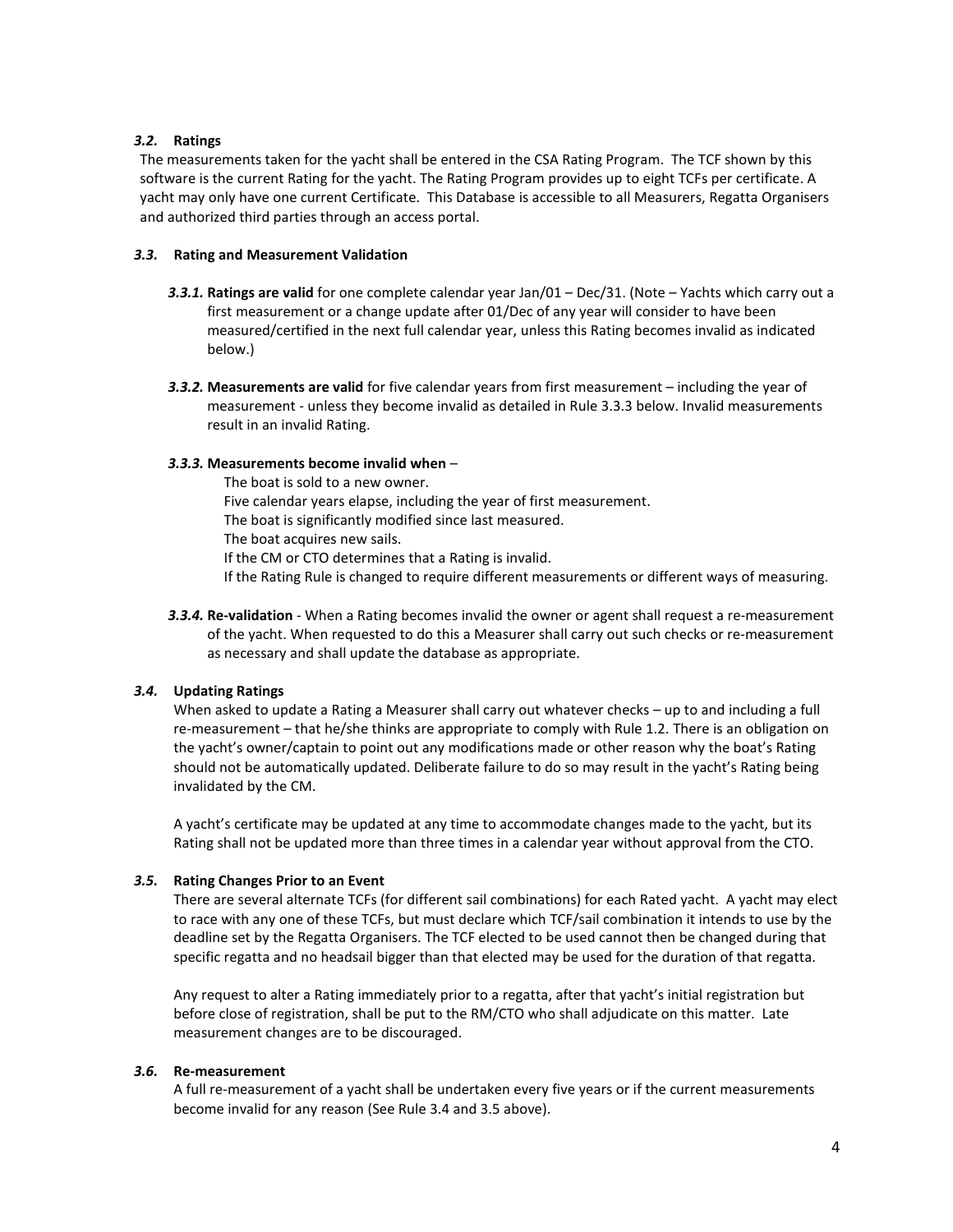This may also be done at the request of the CTO or CM if he/she suspects that the Rating may be incorrect. It may also be done at the request of a Protest Committee as a result of a valid protest.

The owner of the yacht may not request re-measurement by a different Measurer in a different territory within the existing Rating's measurements validity period (5 years) without specific reason being given and the specific approval of the CM obtained (i.e. 'shopping around' for best measurement is not allowed).

*3.7.* **Changes to Valid Ratings** – involving subjective factors HF, KF, RF, IAF, etc. (Hull Factor, Keel Factor, Rudder Factor, Internal Accommodation Factor)

A Measurer shall review any request from a yacht for a reassessment of the subjective factors and forward this to the CTO with his recommendations. The CTO will set up a review committee of other Senior Measurers and the Measurer of record and shall consider all the relevant facts including the race results of the boat in question and any sister ships. The CTO will refer its recommendation to the CM. Decisions made by the CM are final.

#### *3.8.* **Temporary Ratings**

Temporary ratings may be issued only for a single regatta and only and as a last resort. The Measurer must be confident that the Rating so issued will stand up to a measurement protest. The rating must be clearly marked as "TEMPORARY" in the database and should include the circumstances requiring its issue in the notes. A temporary Rating cannot be updated without a full measurement of the yacht.

#### *3.9.* **Power Assisted Operations**

Yachts racing under the CSA Rule may use power assisted winches and may have power assistance for canting ballast, and may use power activated auto steering systems, if they wish. This changes ISAF RRS 52.

#### *3.10.* **Crew Weights**

The maximum weight of the crew is limited to that shown in the database. If this crew weight is exceeded the Rating becomes invalid and the yacht is subject to disqualification from that race and/or the entire series. The Regatta Measurer may, at any time during the regatta, ask for the crew to be physically weighed if he suspects there might be an infringement of the maximum allowable. The Regatta Organisers can waive this crew weight requirement for specific classes if they so wish.

#### *3.11.* **Water Ballast**

Yachts using water ballast will be allowed to race in CSA scored events.

The maximum available weight – in litres – that the yacht intends to carry must be stated in the database and must be able to be verified by the Regatta Measurer that this amount cannot be exceeded.

A 'water ballasted' yacht must be measured EMPTY of water in its ballast tanks.

#### *3.12.* **Owner – Measurer Responsibilities**

*3.12.1.* The OWNER shall be responsible for presenting his yacht for measurement as specified in Rule 3.13 and in a location (Note – a location at a dock is normally preferable) where the water is sufficiently calm to ensure an accurate measurement. The Owner (or his agent) must be in attendance to assist as necessary. The Owner must ensure that there is a suitable dinghy available. The Owner must make available all sails requiring measurement – or provide appropriate certified data for those sails (from a reputable sailmaker or another internationally recognized certificate such as ORCi and endorsed IRC).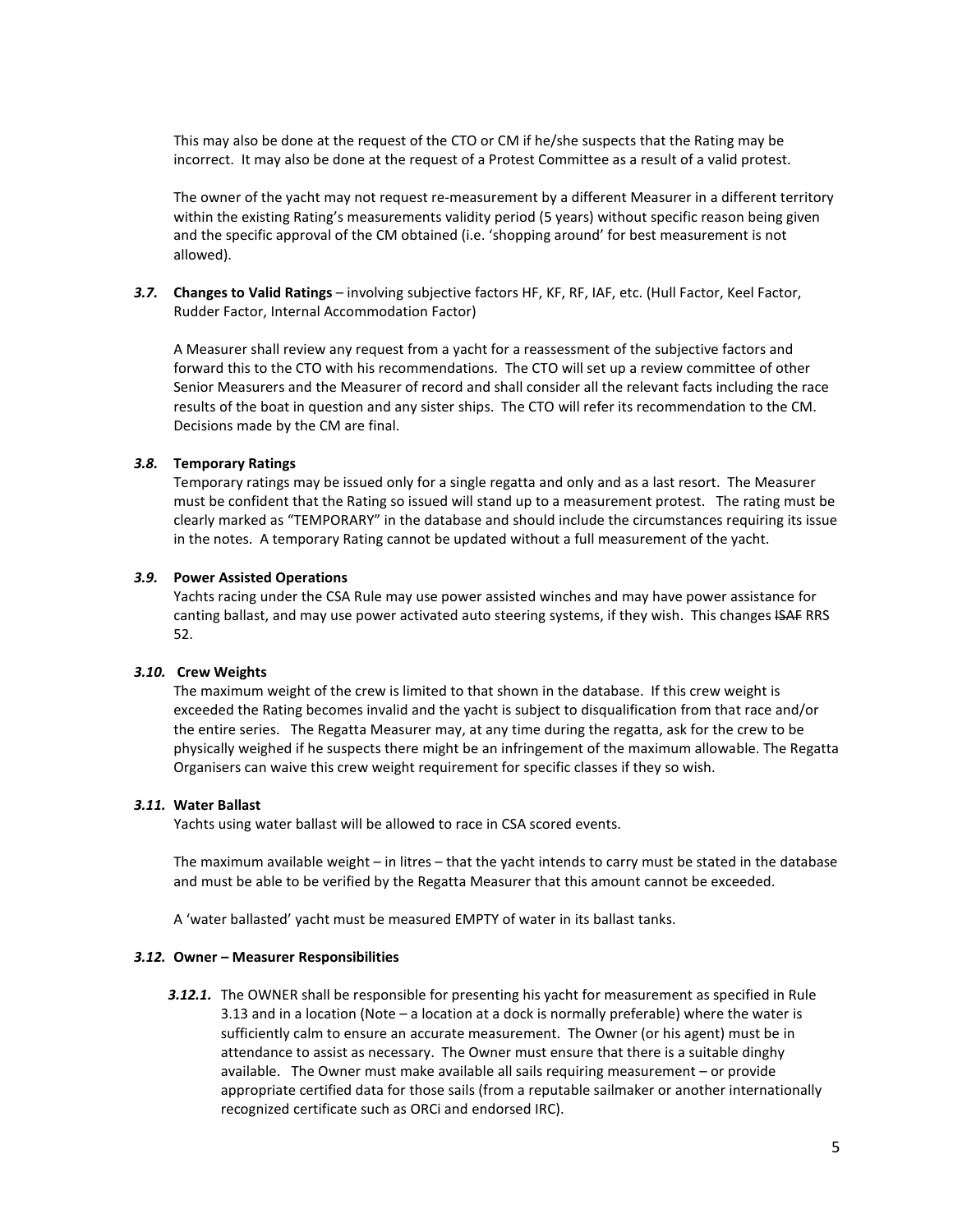**3.12.2.** The Measurer shall ensure the yacht is in a proper condition for measurement as specified below. If the yacht is to be 'Measured Empty' (ME) then the Measurer shall personally check the whole boat from stem to stern including sounding all tanks and bilges to ensure the conditions for ME are adhered to. Shortcomings shall be brought to the attention of the Owner who shall remove, relocate, or fix all items as required by the Measurer in accordance with Rule 3.13.

#### *3.13.* **Preparation of a Yacht for Measurement**

*3.13.1.* A yacht will be ME or 'Measured With Gear' (MWG) and will have an allocated 'Interior Accommodation Factor' (IAF). Normally yachts with an IAF factor of 0 or 1 will be ME, whereas yachts with an IAF of 2 or 3 will be MWG. However, there are exceptions to this ruling and the Measurer will use his discretion and common sense to identify which category is appropriate. Any yacht not required to do so, may elect to ME if they so wish.

Yachts which MWG MUST arrive consistently on the race course with the equipment on board which was on board during measurement. To do otherwise would violate this Rule and this will be subject to scrutiny from time to time. Violations will be reported to the Regatta Organisers and the Protest Committee and may result in penalties imposed by the Protest Committee and/or a higher Rating for the yacht.

## *3.13.2.* **Measured Empty (ME)**

Yachts to be Measured Empty shall comply with the following:

- a) All permanent FIXED items shall remain on board this shall include engine and all batteries, floorboards, bunks including fitted cushions, washboards, saloon table, fuel and water tanks (empty), galley fittings and fixtures, spars and standing rigging including mainsheet and halyards, spinnaker pole, mainsail (furled on boom or stowed amidships) and any other permanently fixed items which the yacht may have. If a yacht removes any of these items for racing, then it must be declared and the boat re-measured with that item removed.
- b) All LOOSE items shall be removed. This shall include sheets, guys, etc., toolboxes, all sails with exception of mainsail, personal and household items, galley equipment, food and stores, spares and tackle, anchors and rodes, first aid kit, emergency kit, life jackets and life raft, bilges 100% dry, (note – approx. max. 1/3 capacity fuel is allowed to remain), cockpit cushions, biminis, spray dodgers, and all crew personnel, i.e. everything which is NOT a fixed part of the yacht's structure.

## *3.13.3.* **Measured with Gear (MWG)**

A yacht MWG may elect to have some or all of the above on board for measurement with the agreement of the Measurer. These items must be in their normal location on the boat, with the exception of sailbags which may be stowed on the saloon floor over the keel. However, ALL the items on board for measurement must be on board during all racing and must remain in their normal position.

The quantity of water and fuel (as a % of capacity) shall be recorded in the database. The owner/captain must endeavor to maintain approx. these capacities during a regatta.

Outboard Engine – The owner/captain of any yacht which uses an outboard as its auxiliary power shall elect to have, or not have, the engine onboard for the measurement. If on board then it must be stowed amidships immediately aft of the mast heel so that its centre of gravity (CG) is over the yacht's CG. It must then be on board and in this position for ALL racing. Some class yachts may not allow an outboard to be on board for measurement (e.g. J24) even if it is used